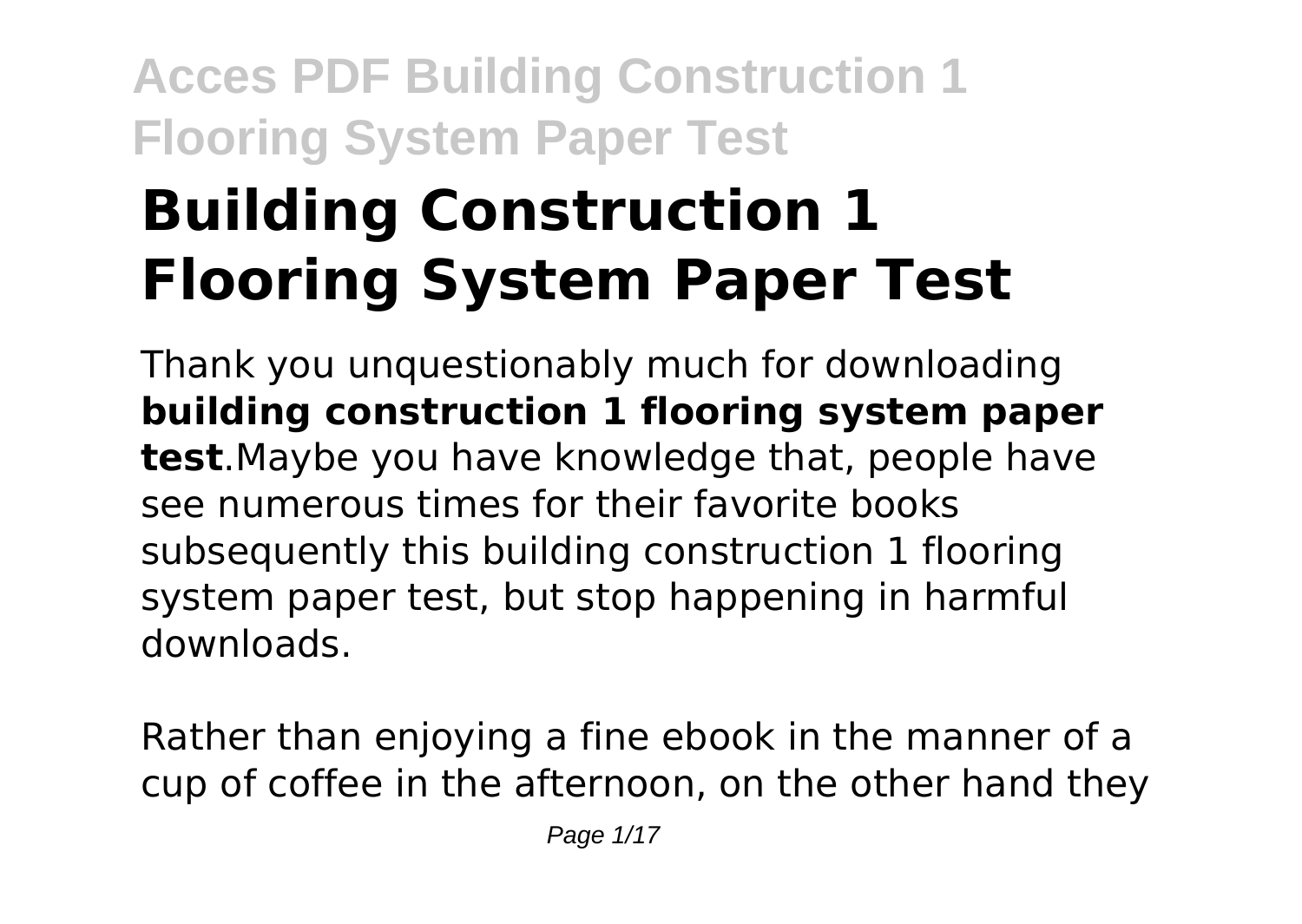juggled taking into account some harmful virus inside their computer. **building construction 1 flooring system paper test** is user-friendly in our digital library an online right of entry to it is set as public thus you can download it instantly. Our digital library saves in complex countries, allowing you to acquire the most less latency time to download any of our books like this one. Merely said, the building construction 1 flooring system paper test is universally compatible in the same way as any devices to read.

**Platform Flooring System Floor Systems and** Structural Hierarchy Floor Building – 3-D Single-Story Page 2/17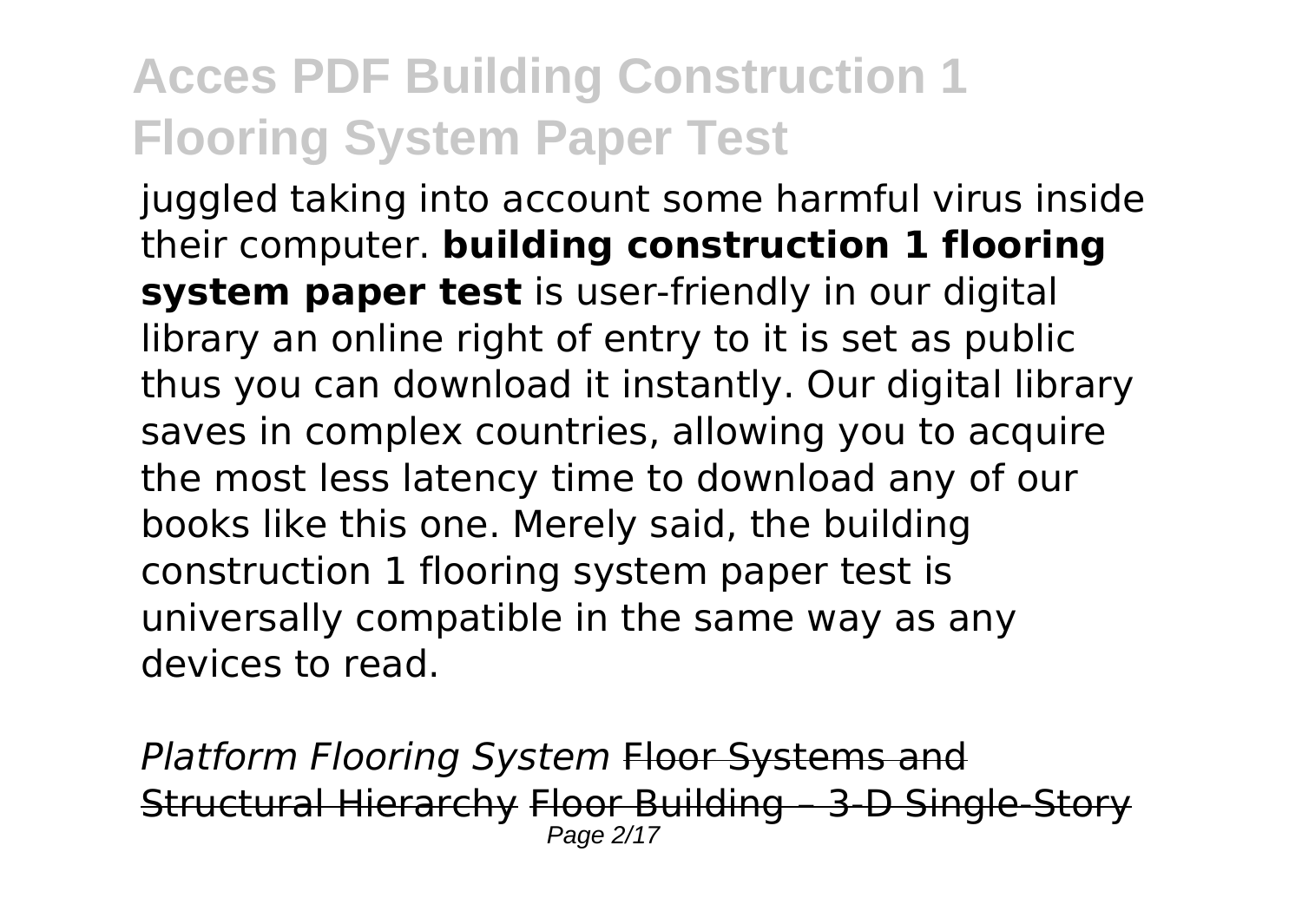Conventional Home Framing Design How To: Reading Construction Blueprints \u0026 Plans | #1 The Quickest \u0026 Easiest Flooring System You'll Ever Build - Building With Bowens Building A House... Floor and walls *How to build a Steel Floor System* Framing Floors and Stairs with Larry Haun *Earth Floor Sealed with Oil - a Natural Alternative Framing Walls with Larry Haun* Building a House | Ep. 4 - "Floor System Pt. 1\" Module - 14 Lecture - 1 Roof and Floor Construction Wood-Framed Buildings Benefit From Composite TotalJoist Steel Construction - Installation Video

Light-Steel-Framed Buildings Benefit From Composite TotalJoist Steel Construction - Installation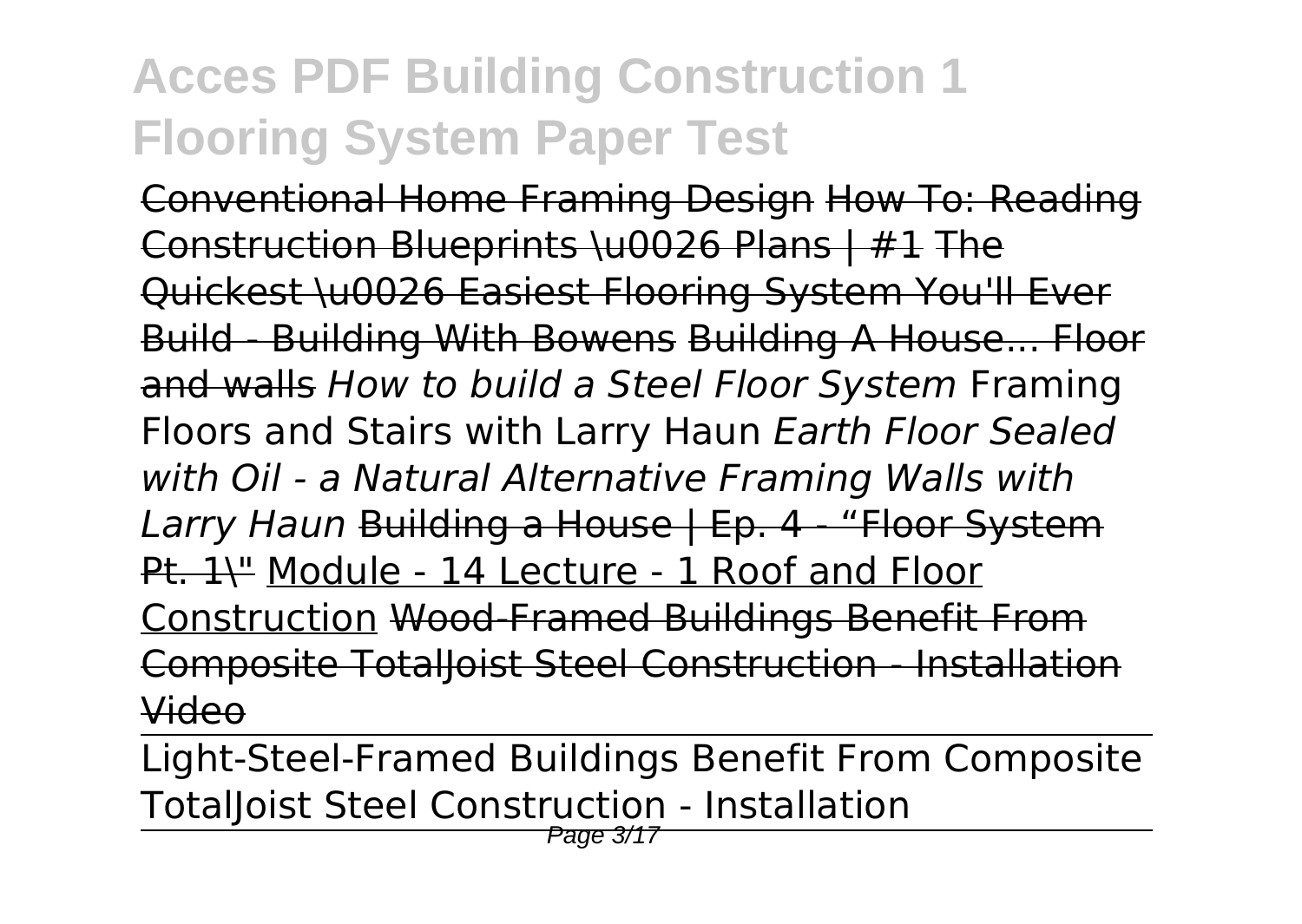Miniature Building Construction Step 7 Installing the Flooring and Interior Trim*Amvic Amdeck | Floor and Roof System (Overview) Floor Composition \u0026 Construction for Camper Van Build Teardrop Trailer Part 1, Flooring and Insulation (MonkWerks)* Rapid Build Floor *Five Ways How To Build A Shed Floor – Design and Construction Ideas* **Building Construction 1 Flooring System**

The term 'flooring' refers to the lower enclosing surface of spaces within buildings. This may be part of the floor structure, such as the upper surface of a concrete slab or floor boards, but typically it is a permanent covering laid over the floor.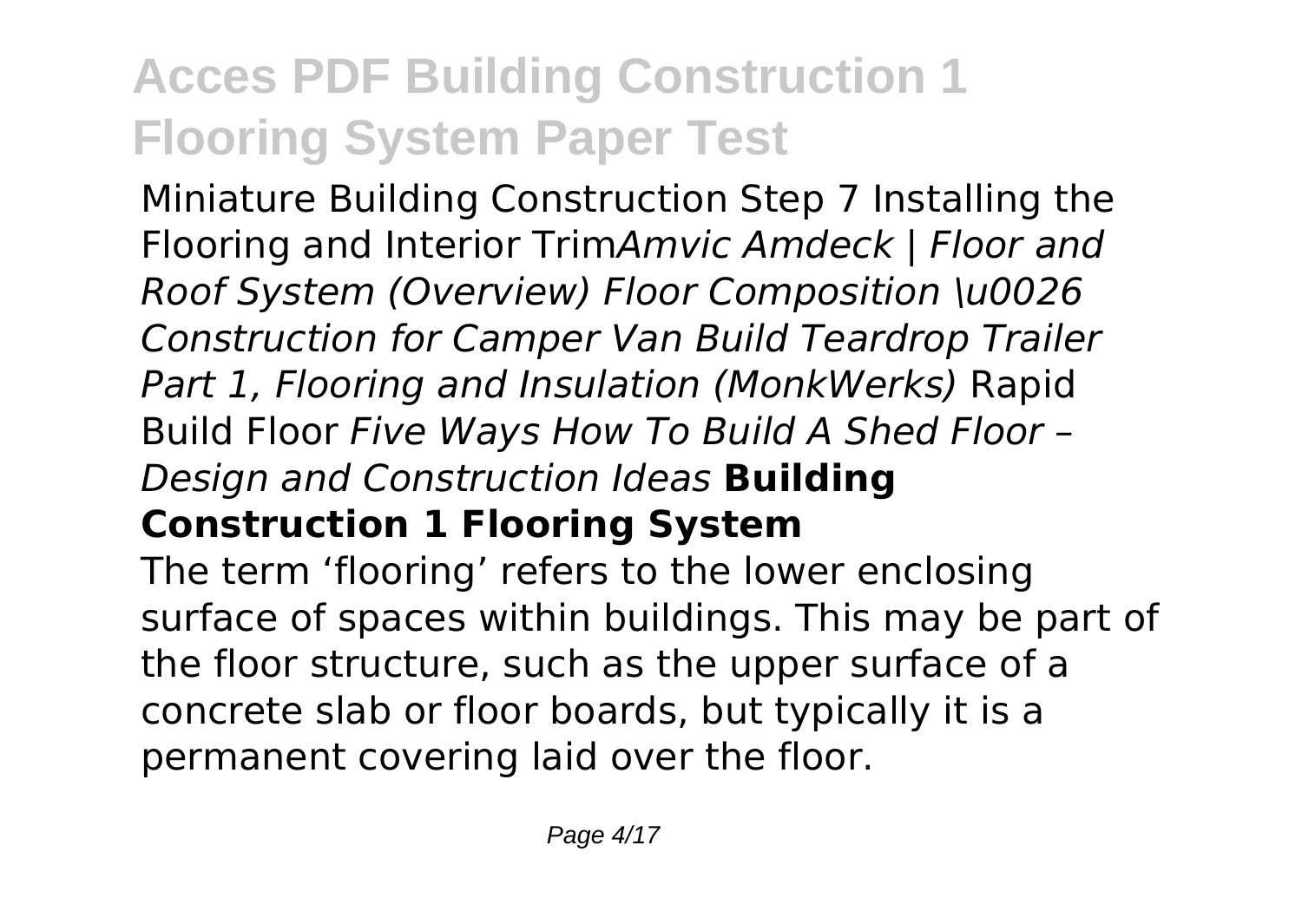**Types of flooring - Designing Buildings Wiki** Introduction According to Approved Document C, a floor is the 'lower horizontal surface of any space in a building, including finishes that are laid as part of the permanent construction.' A floor typically provides: Structural support for the contents of the room, its occupants, and the weight of the floor itself.

#### **Types of floor - Designing Buildings Wiki**

The construction system is most efficient for column arids of approximately 9 m by 9 m. The units provide a flat soffit. For semi-exposed applications, such as car parks , precast units may be a more durable alternative than steel decking (although with the Page 5/17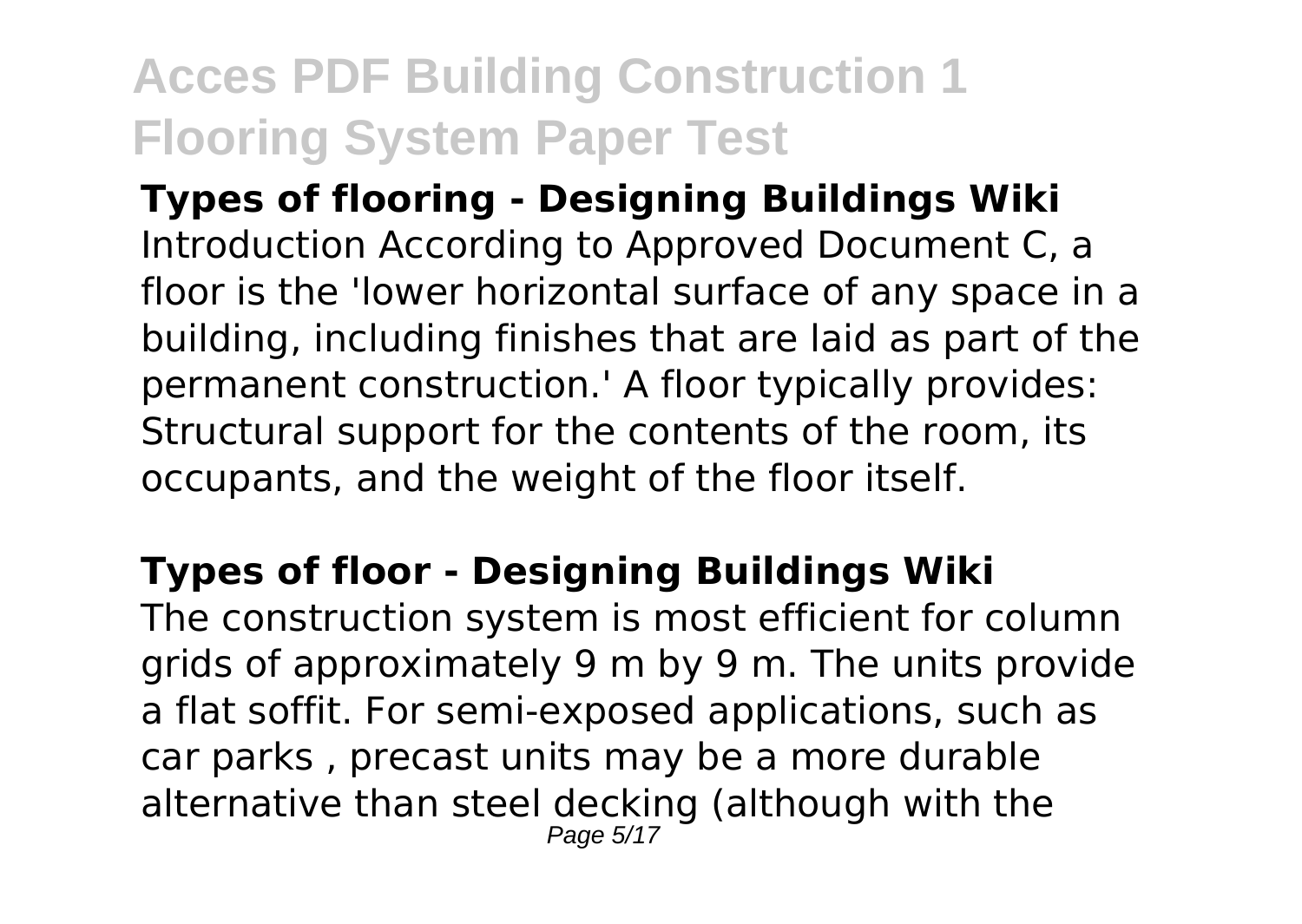correct detailing and coatings it is certainly possible to use decking in such applications).

#### **Floor systems - SteelConstruction.info**

Title: Building Construction 1 Flooring System Paper Test Author:

www.delapac.com-2020-10-25T00:00:00+00:01 Subject: Building Construction 1 Flooring System Paper Test

#### **Building Construction 1 Flooring System Paper Test**

Building Construction 1 Flooring System Paper Test The cost of construction is very important in the Page 6/17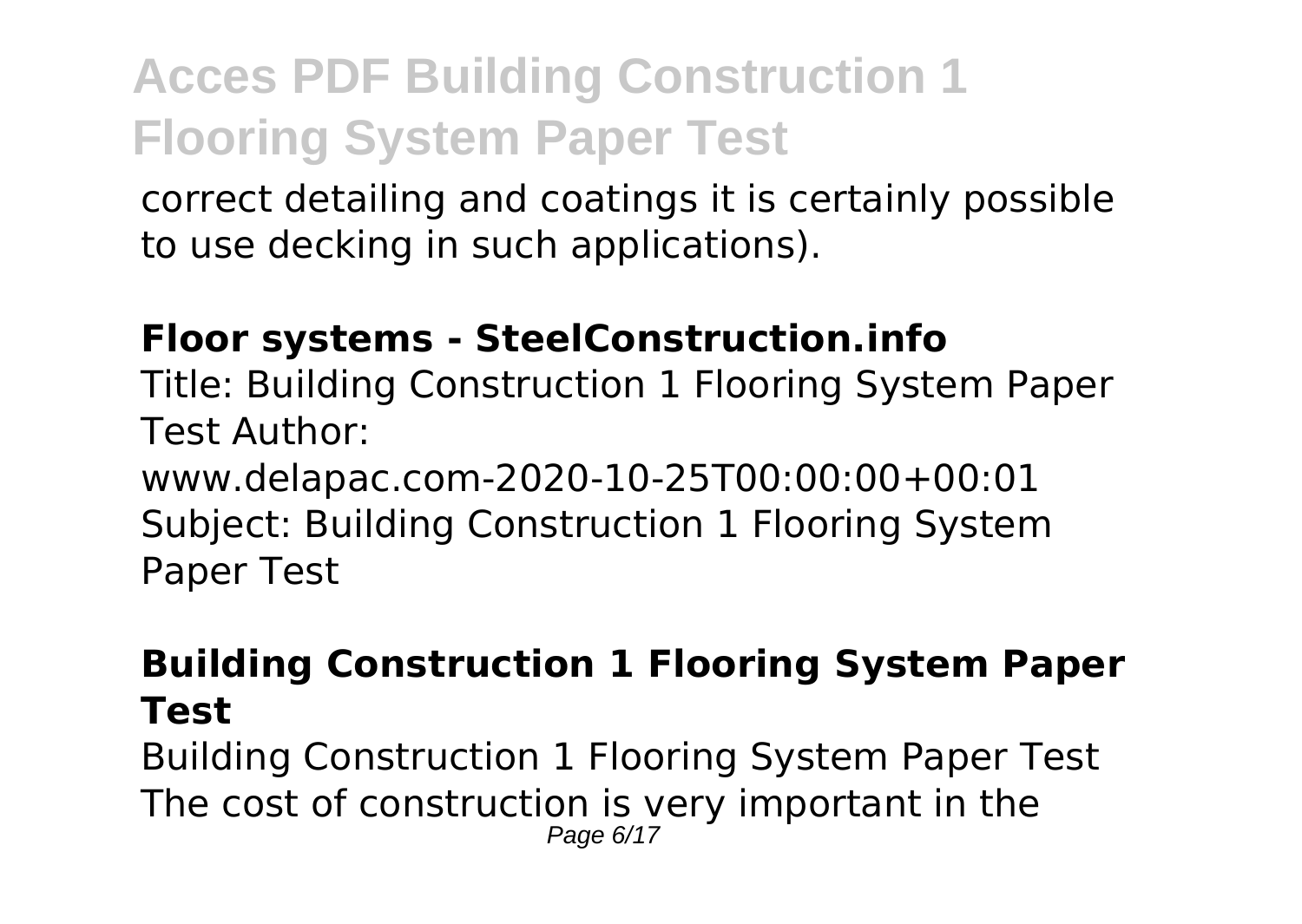selection of type of floor. A floor covering of marble, granite, special clay tiles, etc. is considered to be very expensive, whereas a flooring of cork, slate, vinyl tile, etc. is moderately expensive.

#### **Building Construction 1 Flooring System Paper Test**

Construction: Flooring Systems: training video from the Corus BCSA training pack

#### **Construction: Flooring Systems - YouTube**

The total thickness of such floor system is around 1200mm for span of 15m and opening of 400mm. Secondary beams are normally placed at 3-4m Page 7/17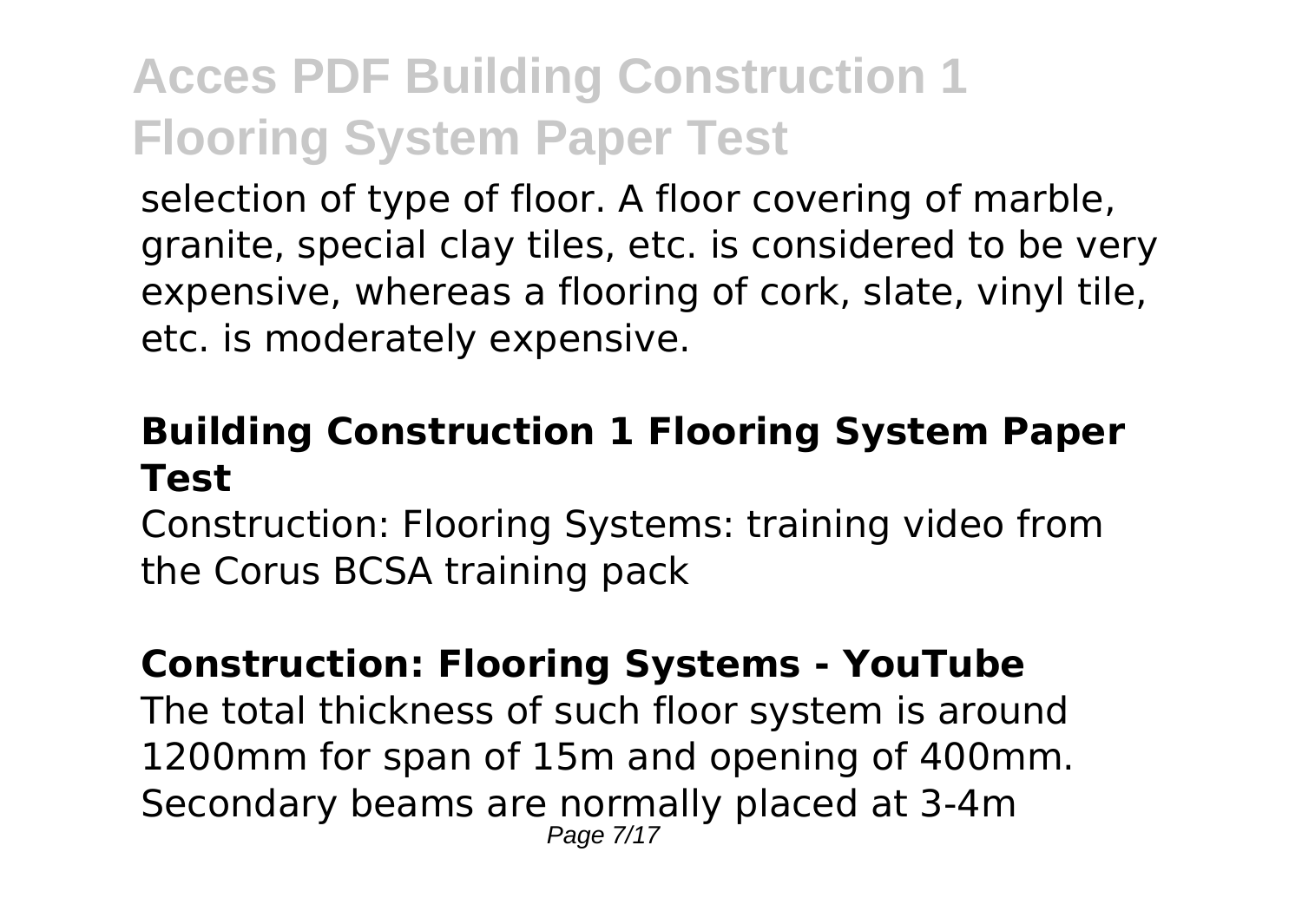spacing. Advantages of this floor system are provision of large clear area without the need of columns, use lightweight utilized beams compared with other systems with the same span ranges and are cost effective.

### **Types of Floors for Multi-Storey Steel Structure Construction**

building construction 1 flooring system paper test is available in our digital library an online access to it is set as public so you can get it instantly. Our digital library hosts in multiple countries, allowing you to get the most less latency time to download any of our books like this one.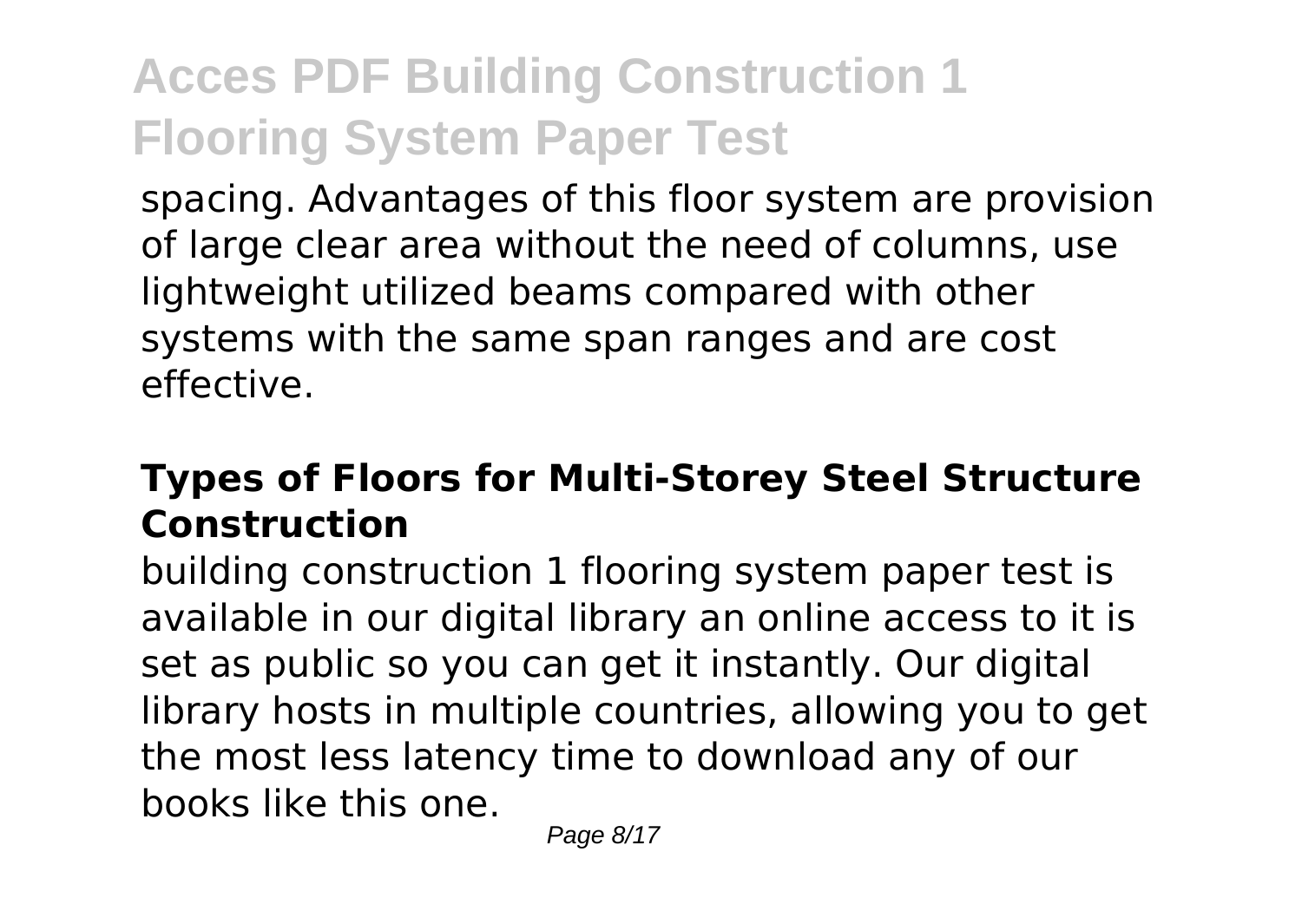### **Building Construction 1 Flooring System Paper Test**

This enables the floors to be installed in accordance with National House Building Council (NHBC) approval, the housing quality guarantor of choice for many UK house building companies. The beams used in beam-and-block floors are designed in accordance with BS EN 15037-1 and BS EN 1992‐1-1 (Eurocode 2).

#### **CPD 4 2017: Insulated suspended floor systems - Building**

Get Free Building Construction 1 Flooring System Page  $9/17$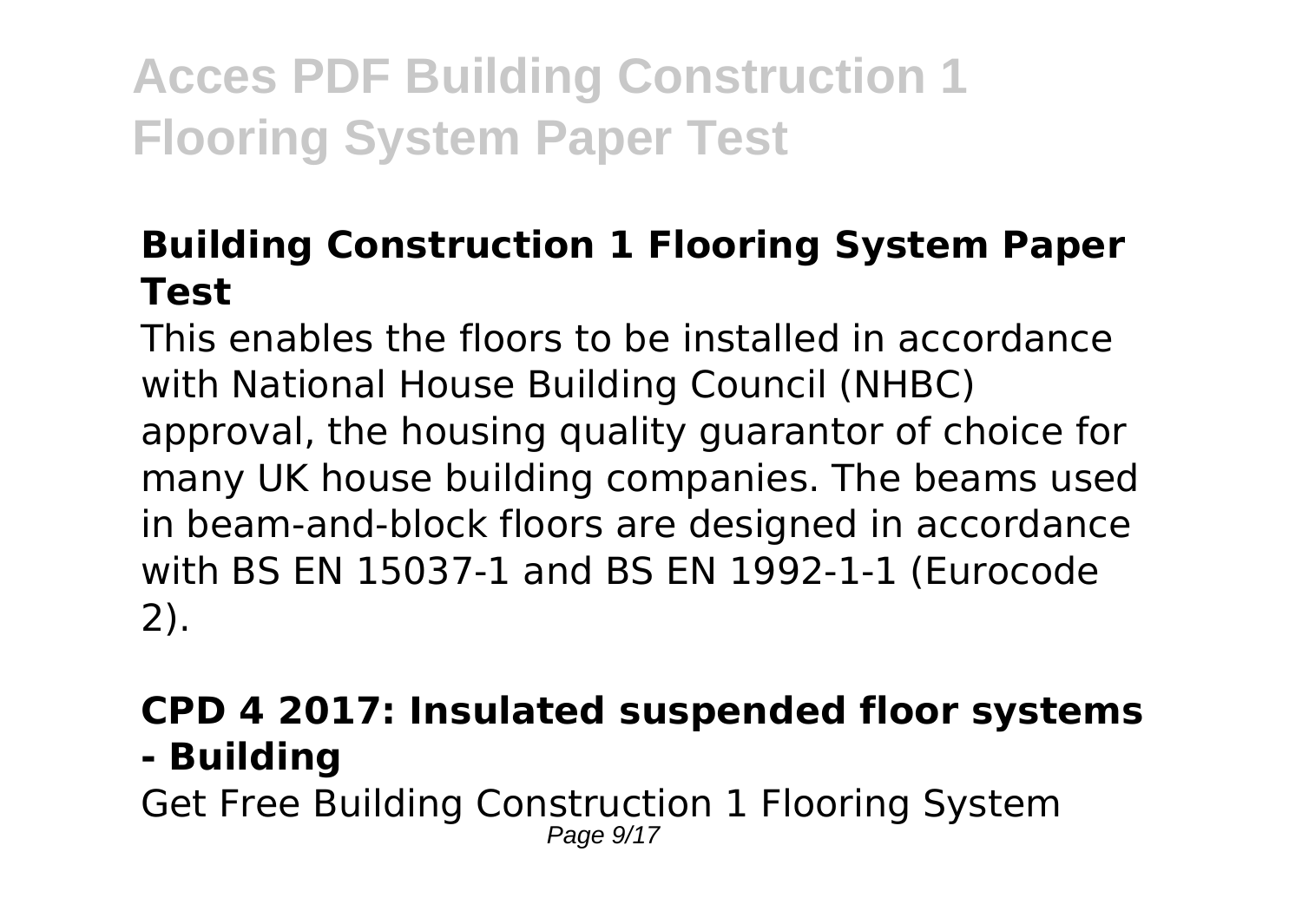Paper Test 2 by 8s, 2 by 10s, or 2 by 12s; ceiling joists are usually 2 by 6s or sometimes 2 by 4s if it is an older home. Some newer homes have manufactured, I beam–shaped joists. Floor Framing & Structure | HomeTips Acces PDF Building Construction 1 Flooring System Paper Test Building ...

#### **Building Construction 1 Flooring System Paper Test**

69 Chapter 4 FLOOR CONSTRUCTION Woodframe floor systems and concrete slab-on-grade floors are discussed in this chapter. Although cold-formed steel framing for floor systems also is permitted by the IRC, it is not covered here; rather, the reader is referred to Page 10/17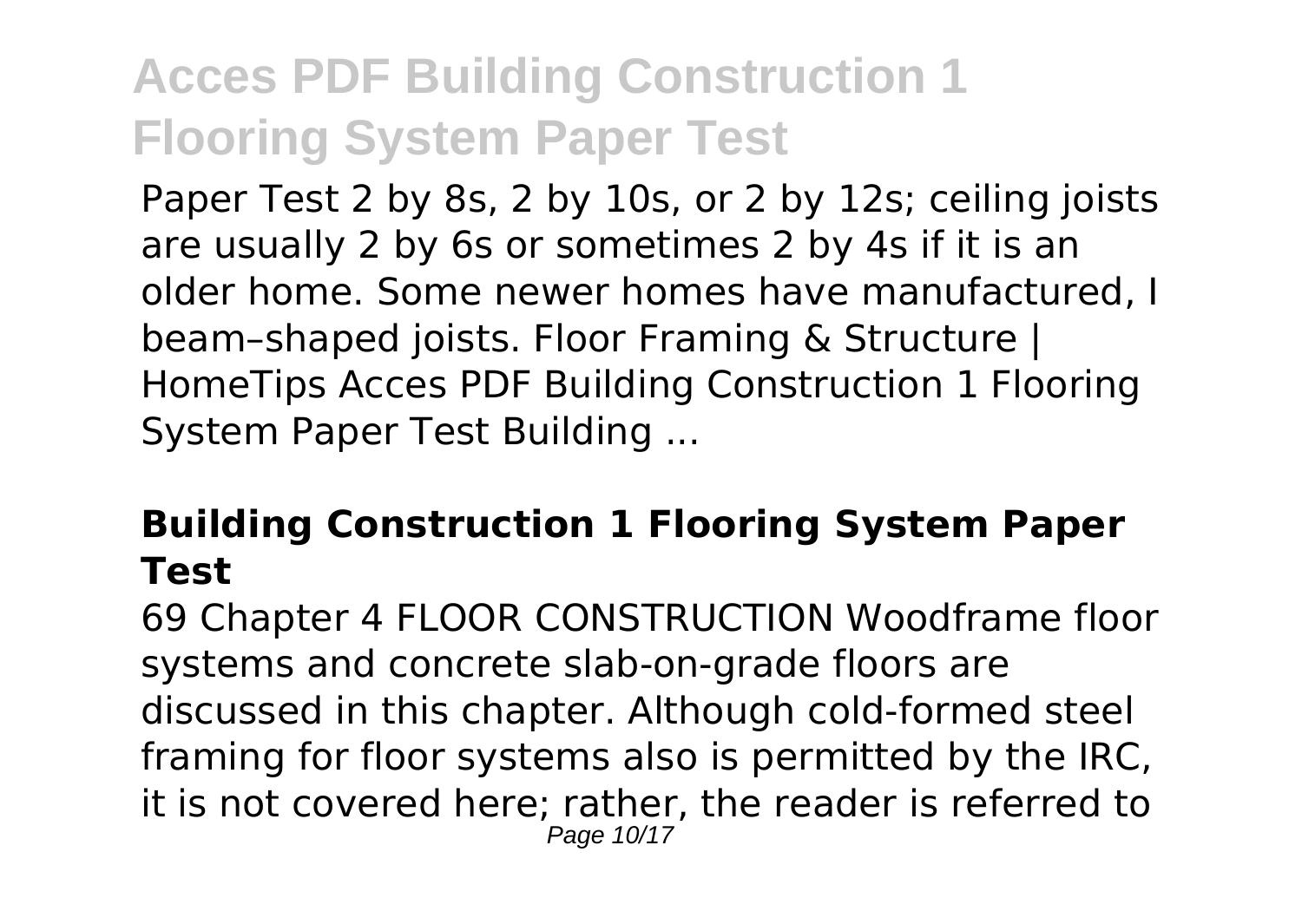the AISI Standard for Cold-Formed Steel Framing – Prescriptive Method for One- and Two-Family Dwellings (AISI, 2001) for guidance.

### **Chapter 4 FLOOR CONSTRUCTION**

Summary. Floor systems must transfer their loads horizontally across space to either beams and columns or to load‐bearing walls. Rigid floor planes can also be designed to serve as horizontal diaphragms that act as thin, wide beams in transferring lateral forces to shear walls. A floor system may be composed of a series of linear beams and joists overlaid with a plane of sheathing or decking, or consist of a nearly homogeneous slab of Page 11/17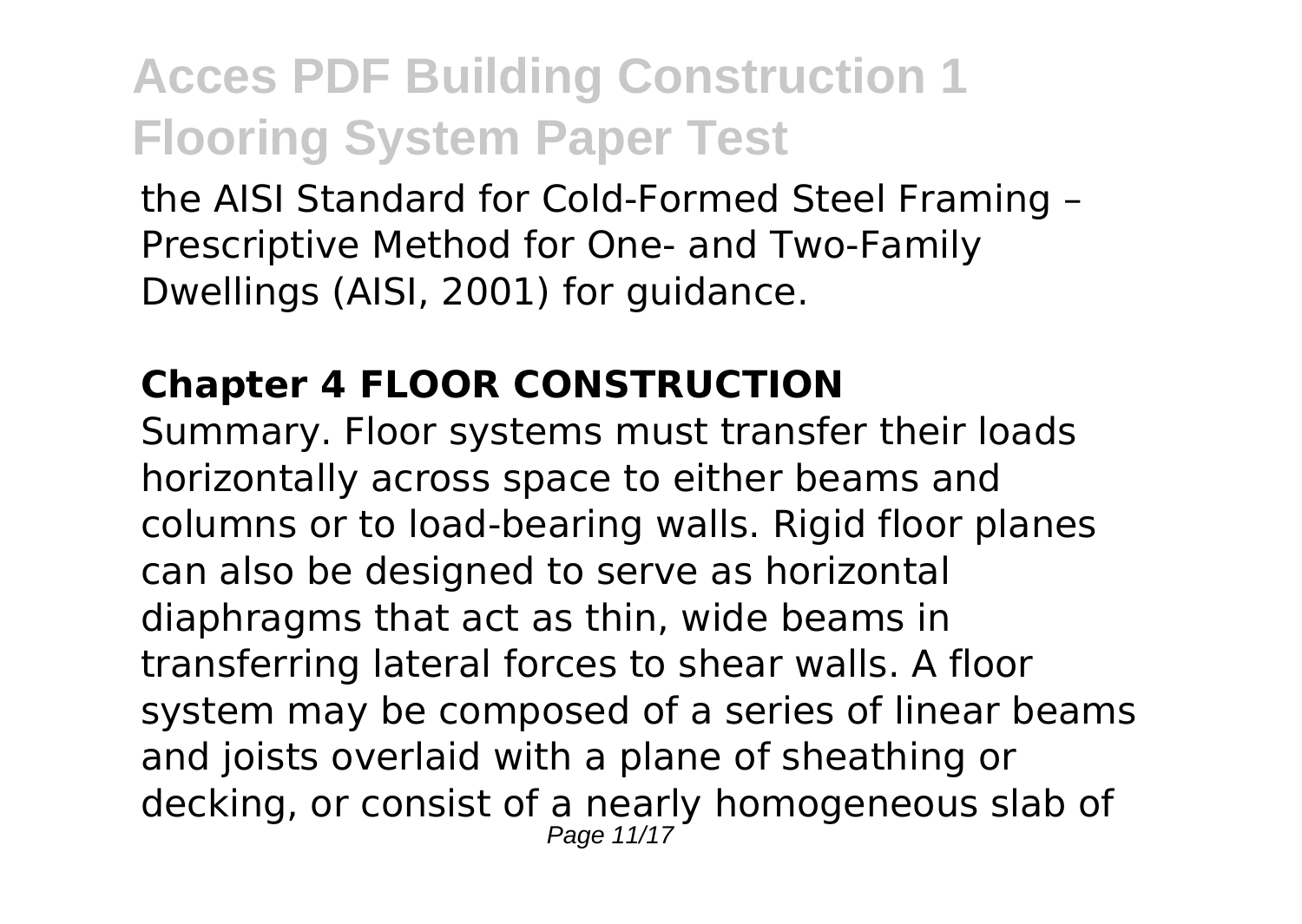reinforced concrete.

#### **Floor Systems - European Building Construction Illustrated ...**

One-Way Joist Floor System. It consists of uniformly spaced concrete ribs spanning in one direction, reinforced concrete slab constructed monolithically with ribs and beams which are spanning between columns. On way joist floor system is economically suitable for spans of 6 to 9m and live load of 4 to 6KN/m 2.

#### **Types of Economical Floor Systems for Reinforced Concrete ...**

Page 12/17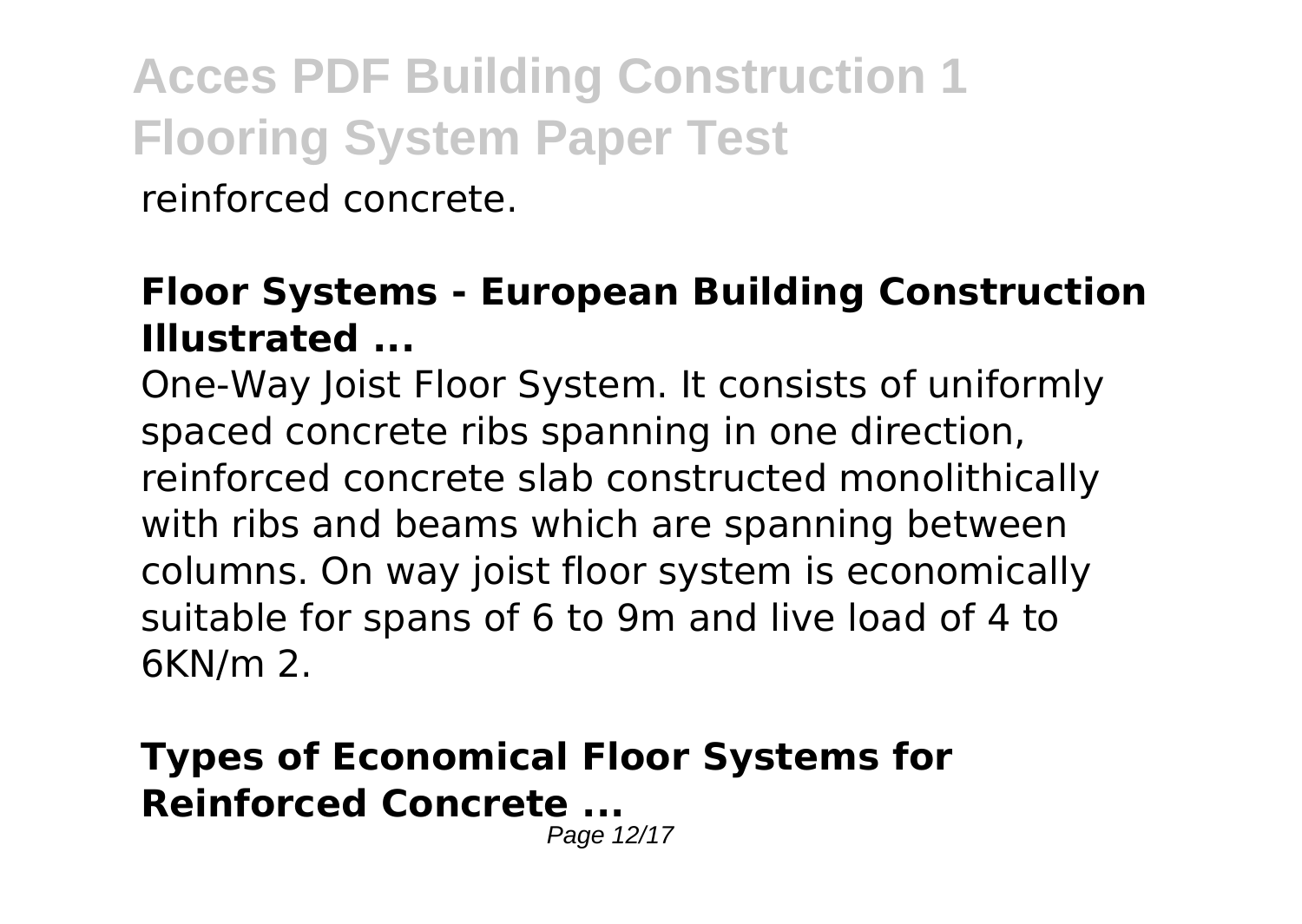Floor Joists. A floor's framework is made up mostly of wooden joists that run parallel to one another at regular intervals. Floor joists are typically 2 by 8s, 2 by 10s, or 2 by 12s; ceiling joists are usually 2 by 6s or sometimes 2 by 4s if it is an older home. Some newer homes have manufactured, I beam–shaped joists.

#### **Floor Framing & Structure | HomeTips**

Following are some of the major types of floors: 1. Mud Floor: Earthen Flooring also commonly known as Adobe flooring is made up of dirt, raw earth or other unworked ground materials. In modern times, it is usually constructed with mixture of sand, clay and Page 13/17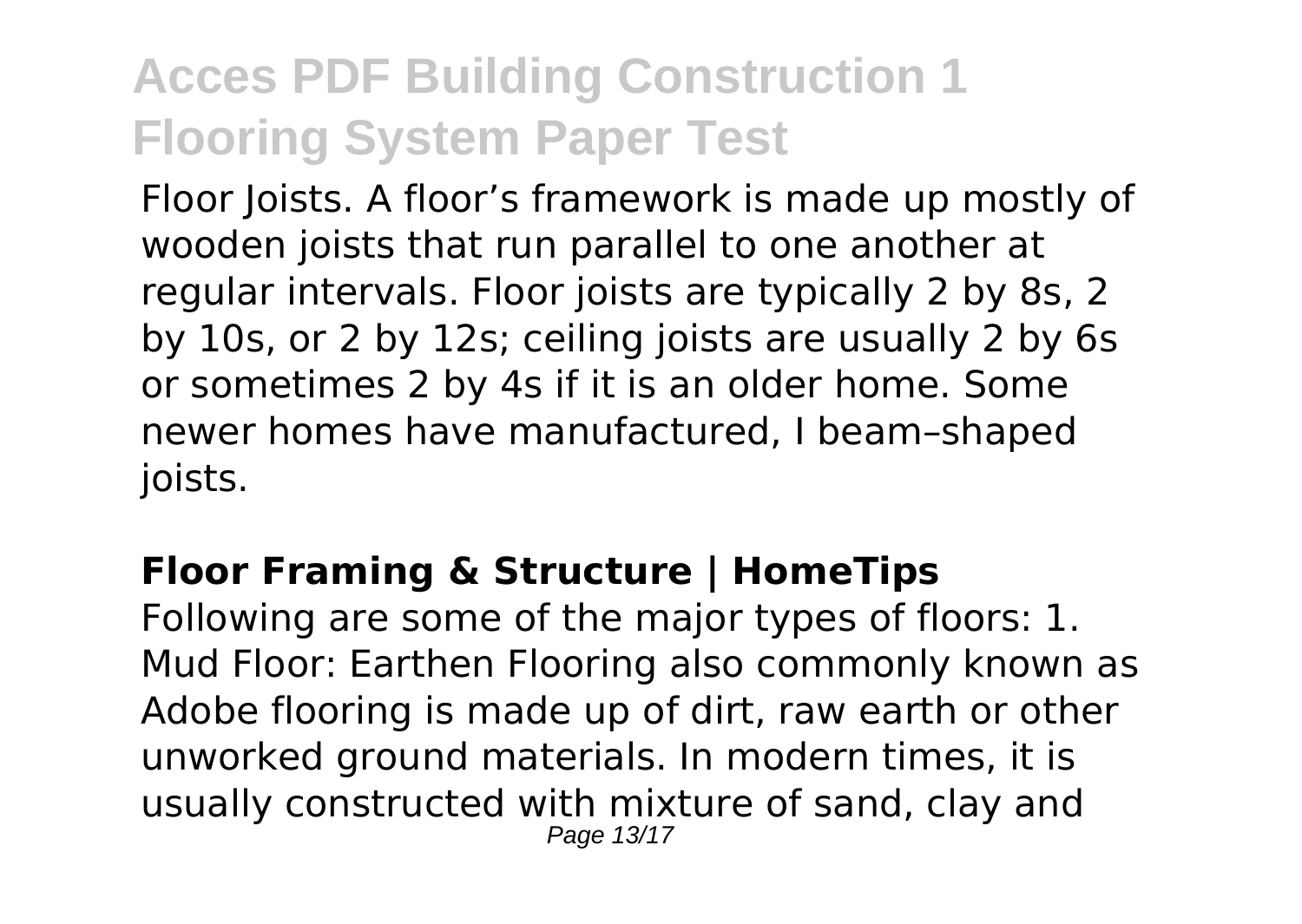finely chopped straw.

### **Floors - Types of floors - Methods of Construction of Floor**

Floor Insulation. Reduce heat loss and avoid thermal bridges at the junction of the floors and walls by including a layer of thermal insulation in the floor construction that is continuous with that in the rest of the building envelope. DuPont ™ Styrofoam ™ Brand Extruded Polystyrene (XPS) Foam Insulation is a costeffective solution for improving the thermal performance of residential and commercial floor applications.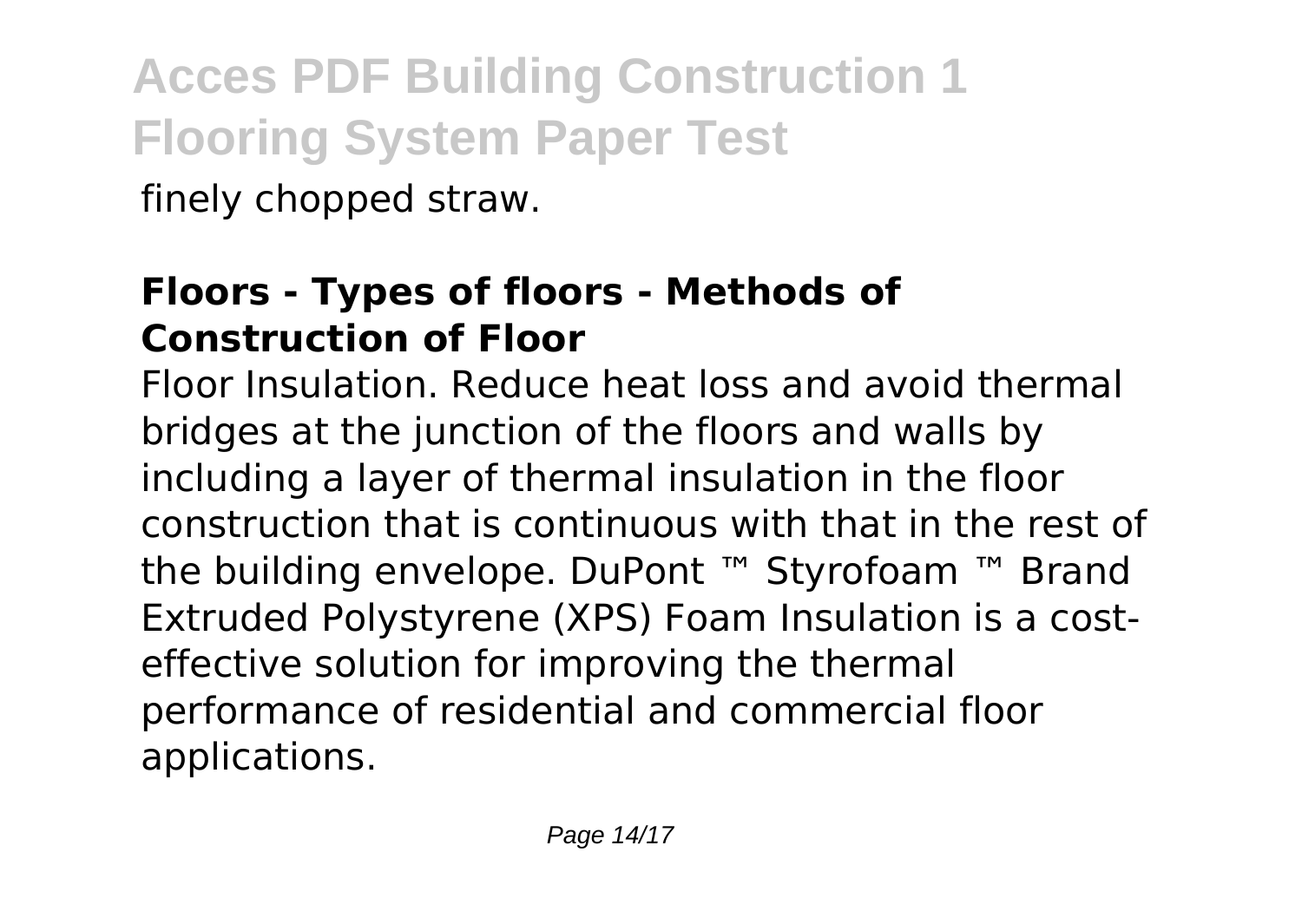### **Flooring | DuPont Performance Building Soluitons**

Floor Systems. The use of timber floors has been around for centuries and the performance is dependent on the use of the floor. Timber floor structures are engineered, designed and built to achieve structural compliance as well as acoustic, fire and in some instances, thermal performance. For most floor designs and installations it is the serviceability checks that dictate the spacing and size of floor joists or the depth of solid floors.

**Floor Systems Structural Timber Association** FP McCann is one of the UK's leading manufacturers Page 15/17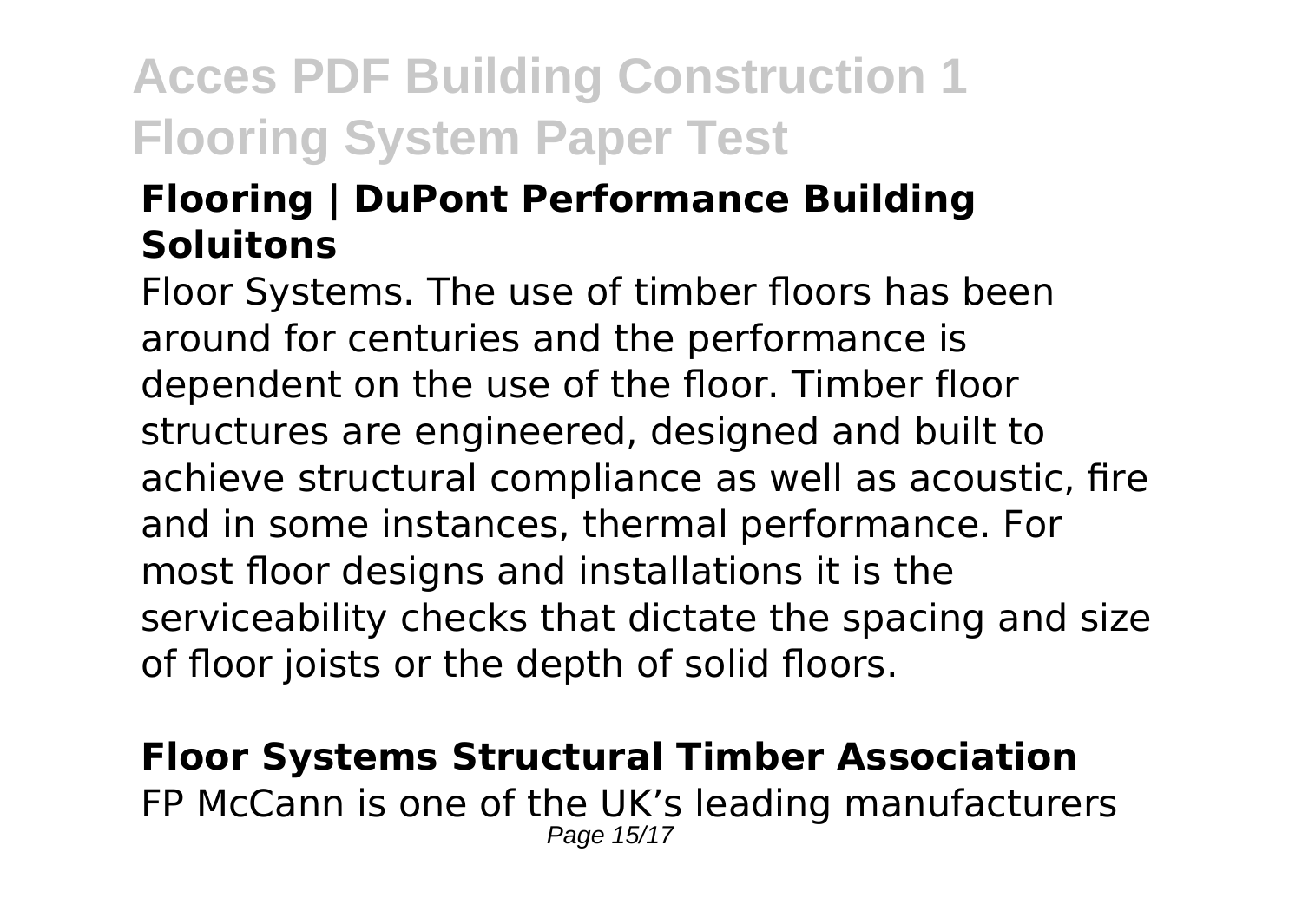of high-quality precast concrete floors. A family run business with over 60 years' experience, we offer an extensive range of precast concrete flooring solutions including beam and block/poly flooring, ThermaBeam™ flooring, hollowcore flooring, stairs and landings to the industrial, commercial and domestic markets.

#### **Precast Concrete Floors | Flooring UK | FP McCann**

The construction of ground floors typically includes ground supported concrete slabs; suspended concrete floors (including beam and block systems), and suspended timber floors. The BRE's Good Building Page 16/17